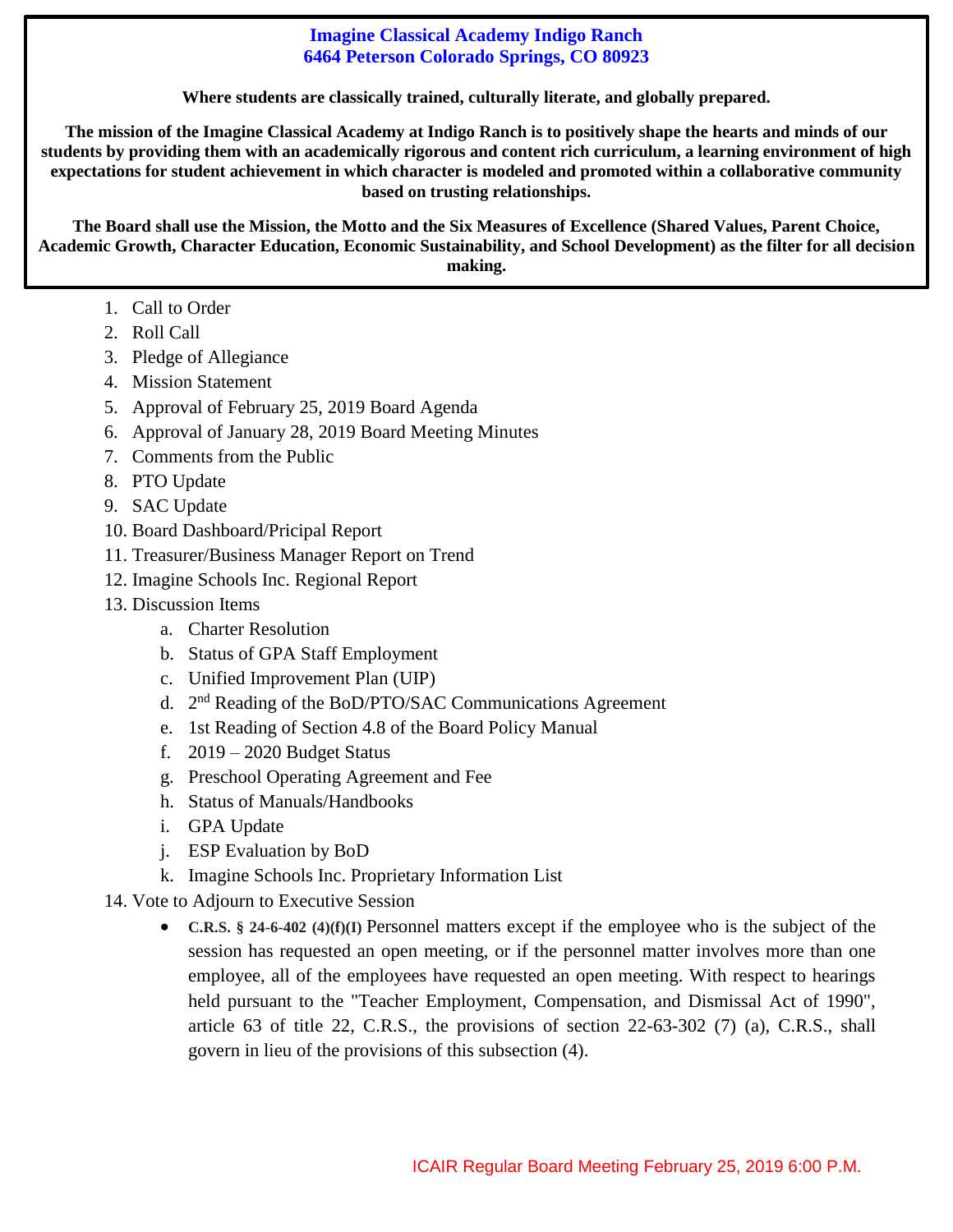**Where students are classically trained, culturally literate, and globally prepared.**

**The mission of the Imagine Classical Academy at Indigo Ranch is to positively shape the hearts and minds of our students by providing them with an academically rigorous and content rich curriculum, a learning environment of high expectations for student achievement in which character is modeled and promoted within a collaborative community based on trusting relationships.**

**The Board shall use the Mission, the Motto and the Six Measures of Excellence (Shared Values, Parent Choice, Academic Growth, Character Education, Economic Sustainability, and School Development) as the filter for all decision making.**

- **C.R.S. § 24-6-402 (3.5)** A search committee of a state public body or local public body shall establish job search goals, including the writing of the job description, deadlines for applications, requirements for applicants, selection procedures, and the time frame for appointing or employing a chief executive officer of an agency, authority, institution, or other entity at an open meeting. The state or local public body shall make public the list of all finalists under consideration for the position of chief executive officer no later than fourteen days prior to appointing or employing one of the finalists to fill the position. No offer of appointment or employment shall be made prior to this public notice. Records submitted by or on behalf of a finalist for such position shall be subject to the provisions of section 24-72-204 (3) (a) (XI). As used in this subsection (3.5), "finalist" shall have the same meaning as in section 24-72-204 (3) (a) (XI). Nothing in this subsection (3.5) shall be construed to prohibit a search committee from holding an executive session to consider appointment or employment matters not described in this subsection (3.5) and otherwise authorized by this section.
- C.R.S. § 24-6-402(4)(e) Determining positions relative to matters that may be subject to negotiations, developing strategy for negotiations and instructing negotiators, except that discussion of negotiations relating to collective bargaining or employment contracts shall occur in a public meeting, unless an executive session is otherwise allowed.
- 15. Action Items
	- a. Anything from Executive Session Requiring a Vote
		- *i. Would be discussed in open session before any vote would be taken*
	- b. BoD/PTO/SAC Communications Agreement
- 16. Board Member Communication
	- a. 2019-2020 Calendar
	- b. Policy 7.19 Primary/Pre-Primary Education
- 17. Other Business
- 18. Adjournment
- 19. Informal Board Self-Assessment (After Meeting Five (5) Minutes)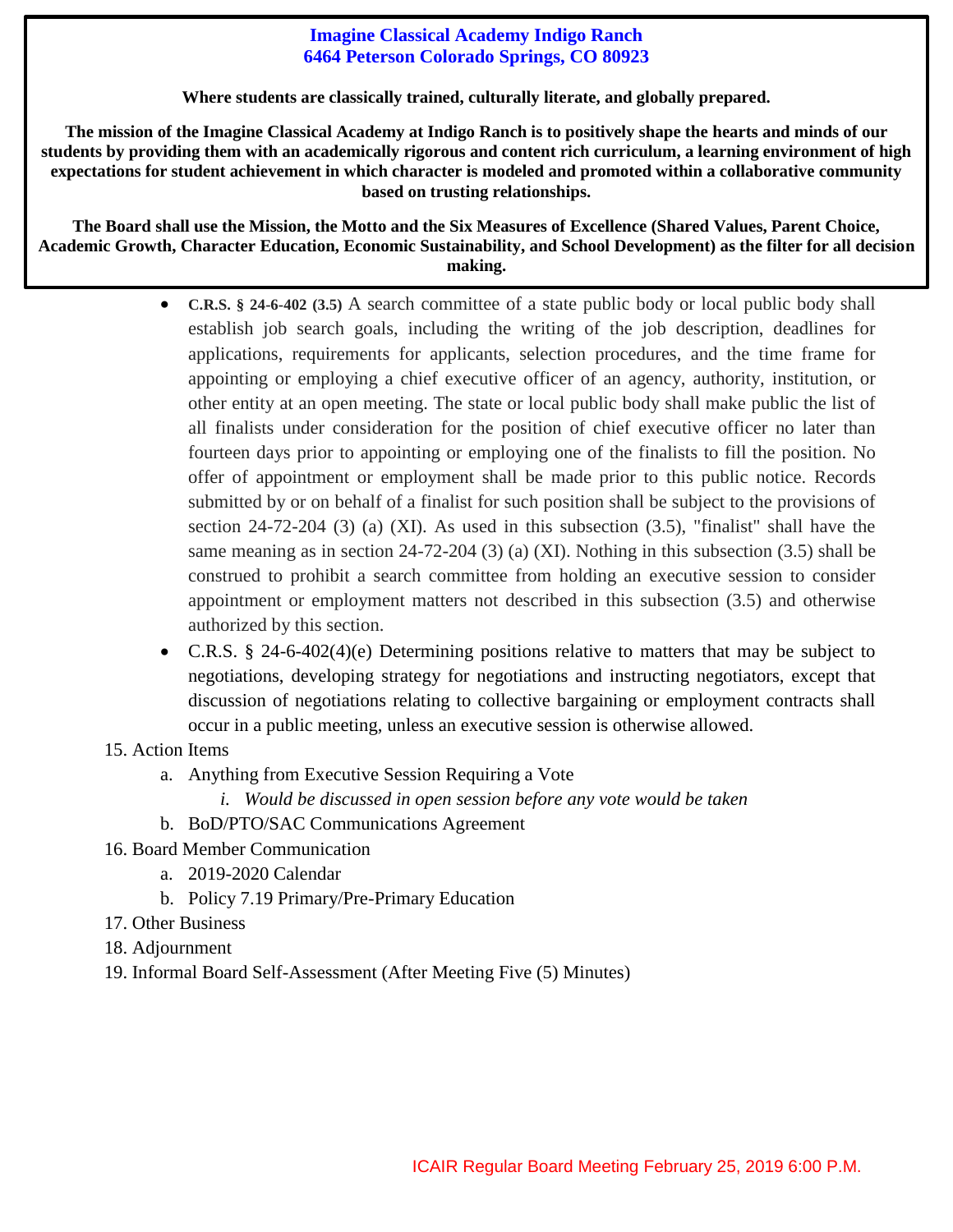**Where students are classically trained, culturally literate, and globally prepared.**

**The mission of the Imagine Classical Academy at Indigo Ranch is to positively shape the hearts and minds of our students by providing them with an academically rigorous and content rich curriculum, a learning environment of high expectations for student achievement in which character is modeled and promoted within a collaborative community based on trusting relationships.**

**The Board shall use the Mission, the Motto and the Six Measures of Excellence (Shared Values, Parent Choice, Academic Growth, Character Education, Economic Sustainability, and School Development) as the filter for all decision making.**

### *PARTICIPATION IN MEETINGS:*

*Board meetings are generally a time for the Board to hear from the Principal, other senior administration representatives, and those who are scheduled to make presentations on selected topics. Colorado law prohibits the Board from discussing public business other than during public meetings or executive sessions (see below). Therefore, these public sessions are working sessions of the Board that are intended to provide interaction between Board members and administration in an effort to reach decisions on a wide variety of issues. With rare exception, these meetings are not the best place for initial discussion to take place. New initiatives or proposals should typically be discussed first with administration and a formal proposal prepared for presentation at a time when the item can be scheduled on the agenda. Nevertheless, there are times when the Board is discussing a proposal that certain individuals attending the meeting can provide valuable insight, expertise and perspective to assist the Board in making wise and well-informed decisions. Generally, those involved in bringing forth an idea, and those most active in the process of researching and presenting a proposal, will be the ones most likely to be called upon for input during the Board's discussion. In addition, senior administration officials and representatives from other active task forces will be relied upon for their perspective concerning a particular proposal and the impact it will have on various constituencies.*

### *OPEN FORUM/COMMENTS FROM THE PUBLIC:*

*All regular and special meetings of the Board shall be open to the public. The Board welcomes and appreciates comments on school operations and programs within the school. Open forum time shall be scheduled during board meetings, except at work sessions, for brief comments and questions from the public. A sign-up sheet will be available for individuals at the beginning of the school board meeting. The Board shall limit the length of public participation to thirty minutes and a time limit for individual speakers of three minutes.* 

*Members of the public wishing to make formal presentations before the Board must notify the Board Secretary fourteen days prior to the Board meeting date and receive approval from the Board president.* 

*During open forum, comments and questions at a regular meeting may deal with any topic related to the Board's conduct of the schools. Comments at special meetings are limited to topics on the agenda.* 

*Speakers are asked to make comments in a respectful and orderly manner. Personal complaints against any individuals connected with the school system are prohibited. Open meeting forum is not a time to discuss students, staff, or parents by name.*

*The Board president shall be responsible for recognizing all speakers, maintaining proper order and adherence to time limits. Follow-up action items may be assigned to the appropriate personnel depending on the nature of the comments. The Board may or may not choose to address comments or questions during this time. Members of the public will not be recognized by the president during Board meetings except as noted in this policy.*

*In addition to public participation time during Board meetings, the Board is committed to engaging members of the community on an ongoing basis regarding community values about education. The public may contact the Board of Directors by phone, letter or via email through the school website at any time.*